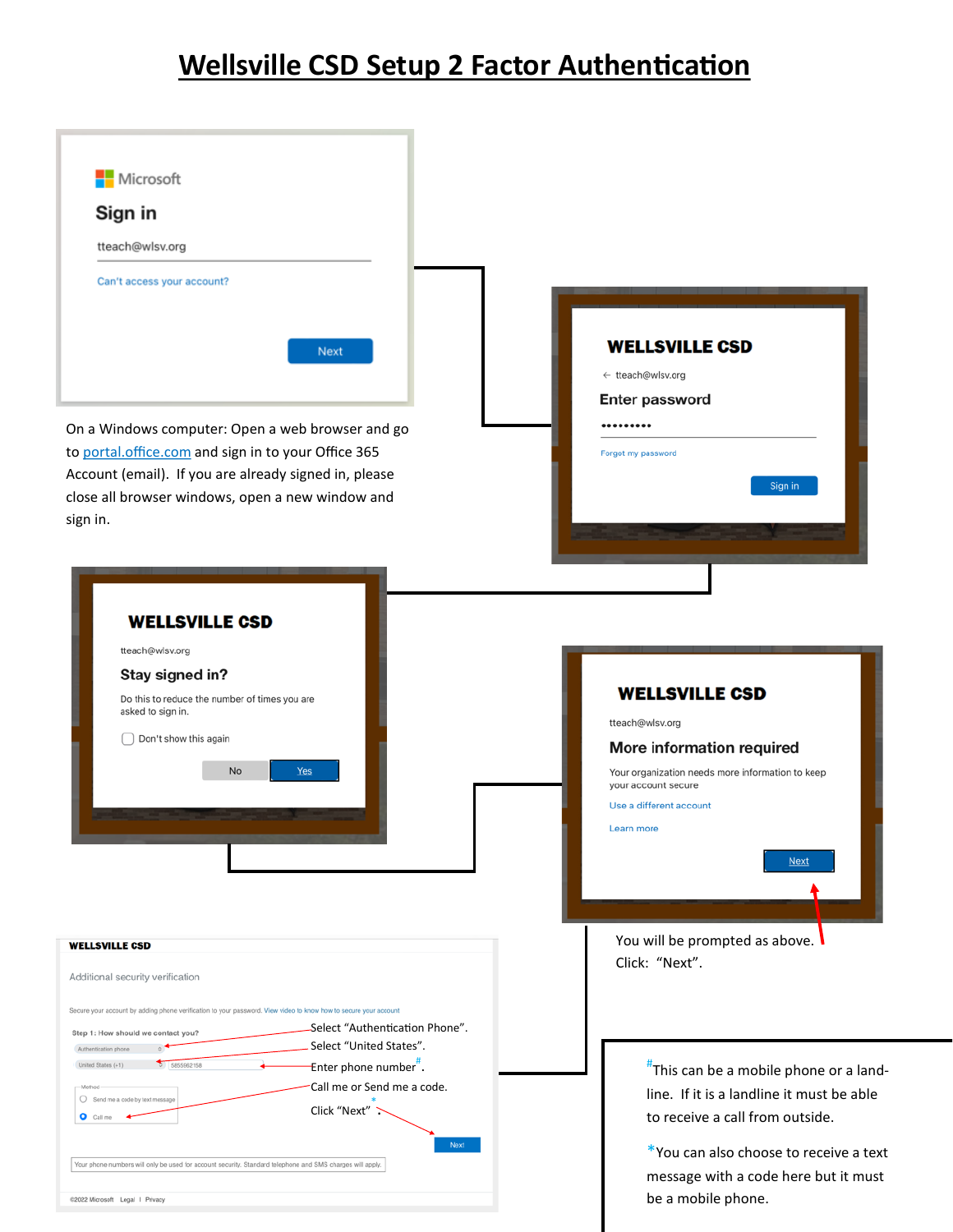If you are ok with using the phone option to authenticate (every 90 days), you do not need to go further. If you would prefer to use an authentication app as your primary authentication or as backup authentication, please continue on.

₩

 $\gamma$ 

 $\pi$ 

 $\overline{\mathbb{C}}$ 

| Additional security verification                                  | : Microsoft will call the phone or text you   |
|-------------------------------------------------------------------|-----------------------------------------------|
| Secure your account by adding phone verification to your pa       | <b>a code via SMS</b> Secure your account     |
| Step 2: We're calling your phone at +1 5855962158.                | You will be asked to confirm by hitting #     |
| Answer it to continue                                             | or entering the code sent by SMS.             |
| ** Please wait while we save your security verification settings. | <b>Once verification is successful, Click</b> |
| Verification successful!                                          | "Done".                                       |
|                                                                   |                                               |
|                                                                   | Done                                          |
|                                                                   |                                               |

|                                                                             | Sign out<br>Wellsville Central School<br><b>Test Teach</b>                                                                      |                       | @2022 Microsoft Legal   Privacy               |                                 |
|-----------------------------------------------------------------------------|---------------------------------------------------------------------------------------------------------------------------------|-----------------------|-----------------------------------------------|---------------------------------|
|                                                                             | tteach@wlsv.org<br>TΤ<br>View account<br>My Office profile                                                                      |                       |                                               |                                 |
|                                                                             |                                                                                                                                 |                       | ₩<br><b>WELLSVILLE CSD</b>                    | My Account $\smile$             |
|                                                                             |                                                                                                                                 |                       | <b>Q</b> Overview                             |                                 |
|                                                                             |                                                                                                                                 |                       | Security info<br><b>二</b> Devices             |                                 |
|                                                                             | Once logged into portal.office.com, click on your cir-<br>cled initials in the top right and then click on "View                |                       | Q Password                                    | <b>Test Teach</b><br>GoogleSync |
| Account".                                                                   |                                                                                                                                 |                       | <b>E</b> Organizations                        | □ tteach@wlsv.org               |
| Click on "Security Info" in the menu on the left.<br>Click on "Add Method". |                                                                                                                                 |                       | Settings & Privacy                            | Why can't I edit? $\odot$       |
|                                                                             |                                                                                                                                 |                       | Po My sign-ins<br>Office apps                 |                                 |
| <b>WELLSVILLE CSD</b>                                                       |                                                                                                                                 |                       | Subscriptions                                 |                                 |
|                                                                             | My Sign-Ins                                                                                                                     |                       |                                               |                                 |
| R Overview                                                                  | Securty info<br>These are to enethods you use to sign into your account or reset your password.                                 |                       |                                               |                                 |
| A <sub>2</sub> Security info                                                | Default sigh-in method: Phone - call +1 5855962158 Change                                                                       |                       |                                               |                                 |
| <b>C</b> Organizations                                                      | $+$ Add method                                                                                                                  |                       |                                               |                                 |
| <b>二</b> Devices                                                            | B<br>Phone                                                                                                                      | +15855962158          |                                               |                                 |
| A Privacy                                                                   | Lost device? Sign out everywhere                                                                                                |                       |                                               |                                 |
|                                                                             |                                                                                                                                 |                       | Add a method                                  | ×                               |
|                                                                             |                                                                                                                                 |                       | Which method would you like to add?           |                                 |
|                                                                             |                                                                                                                                 |                       | Choose a method                               |                                 |
|                                                                             |                                                                                                                                 |                       | Authenticator app                             |                                 |
|                                                                             |                                                                                                                                 |                       | Alternate phone                               |                                 |
|                                                                             |                                                                                                                                 |                       | Email                                         |                                 |
|                                                                             | Microsoft Authenticator                                                                                                         | ×                     | Office phone                                  |                                 |
|                                                                             | Start by getting the app                                                                                                        |                       |                                               |                                 |
|                                                                             | On your phone, install the Microsoft Authenticator app. Download now                                                            |                       |                                               |                                 |
|                                                                             | After you install the Microsoft Authenticator app on your device, choose "Next".<br>I want to use a different authenticator app |                       |                                               |                                 |
|                                                                             |                                                                                                                                 | Cancel<br><b>Next</b> | Choose "Authenticator app".<br>Choose "Next". |                                 |
|                                                                             |                                                                                                                                 |                       |                                               |                                 |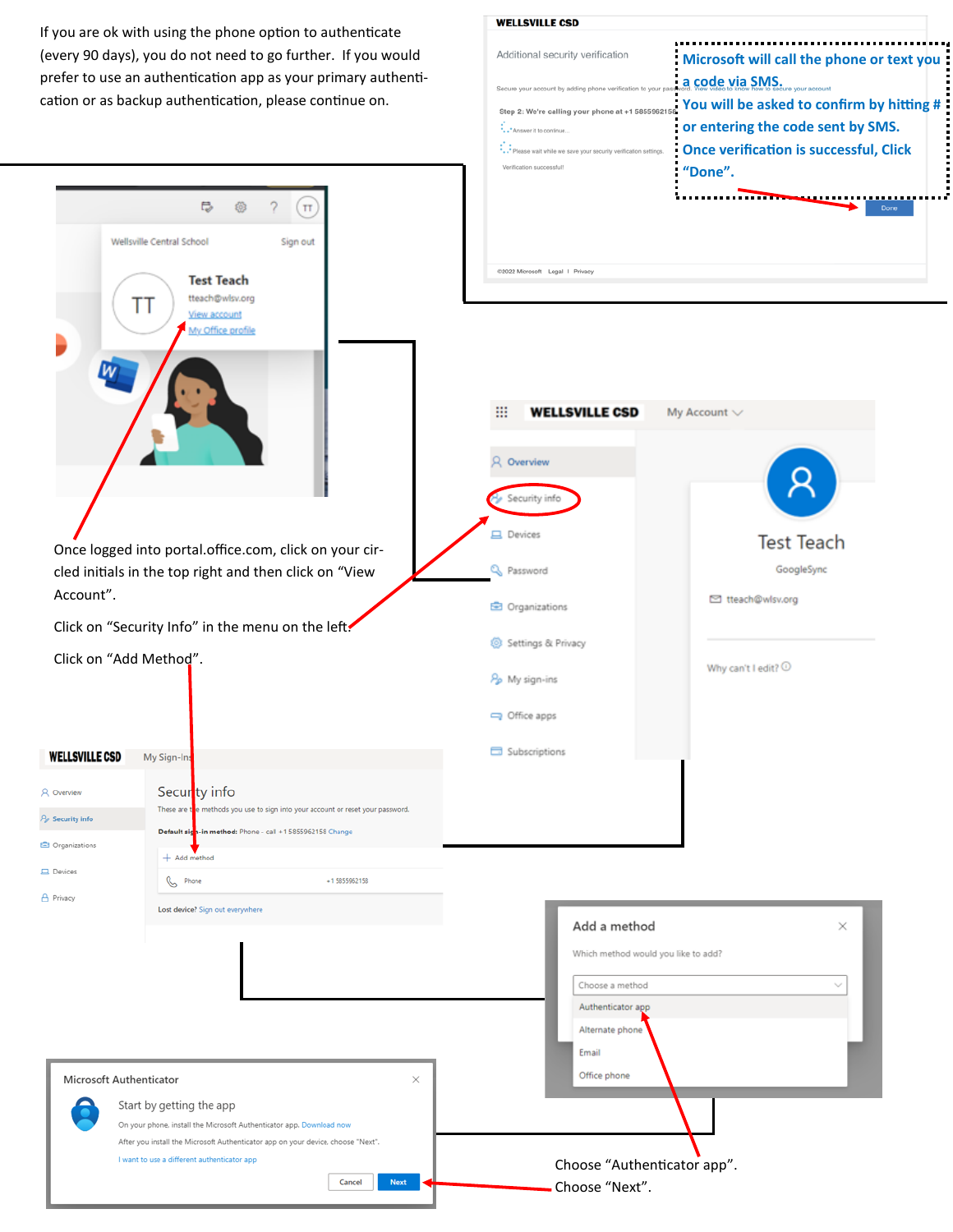